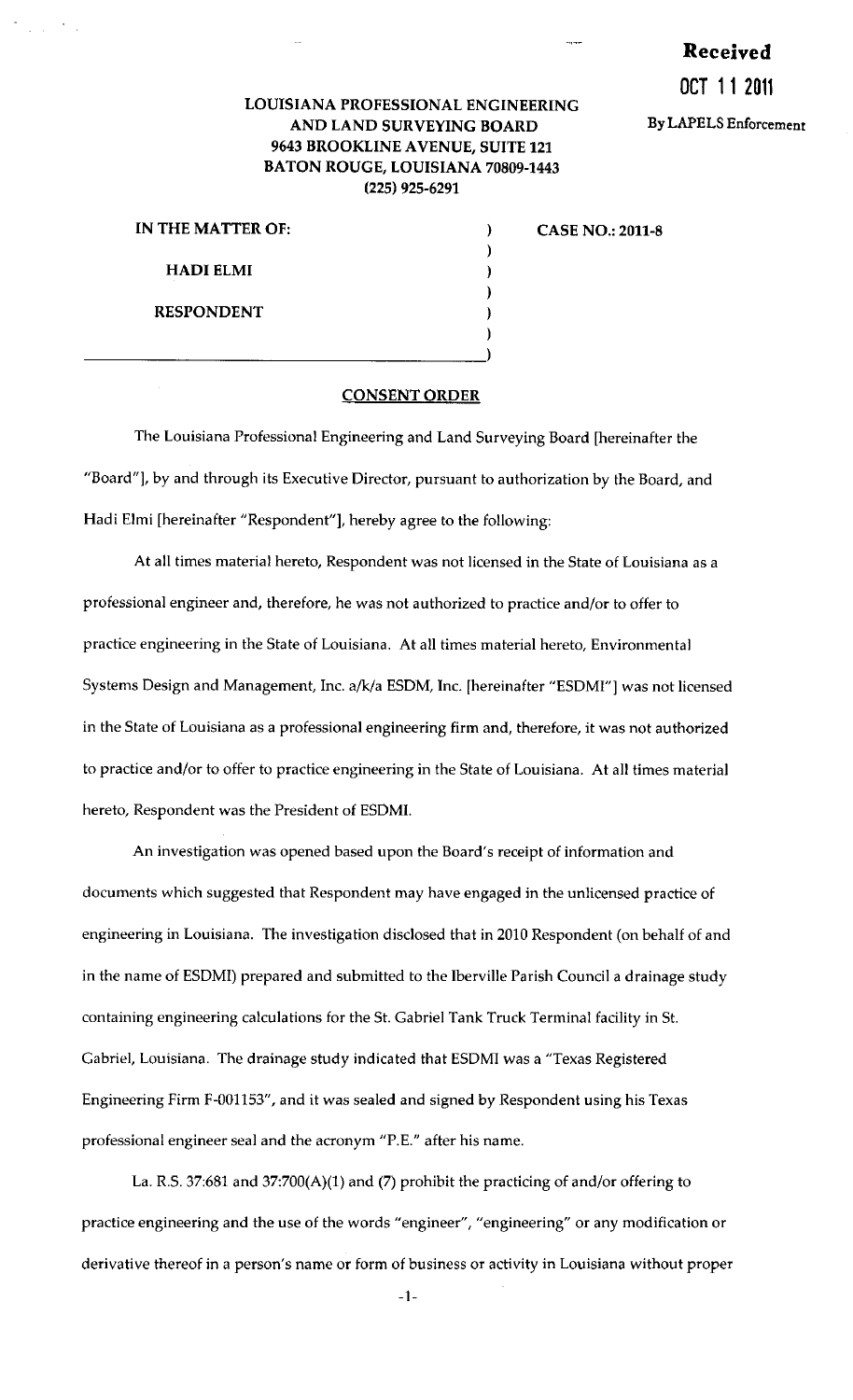licensure. La. R.S. 37:700(H) permits the Board to take enforcement action against persons who violate La. R.S. 37:681 and 37:700(A)(1) and (7), upon a finding of guilt following the preferral of charges, notice and hearing and a majority vote of its entire membership authorized to participate in the proceeding. La. R.S. 37:681, 37:700(A)(1) and (7), and 37:700(H) were in effect at all times material hereto.

It is undisputed that (a) at all times material hereto Respondent and ESDMI were not licensed to practice and/or offer to practice engineering in Louisiana and (b) in 2010 Respondent practiced and/or offered to practice engineering and used of the words "engineer", "engineering" or a modification or derivative thereof in connection with his name or form of business or activity in Louisiana without proper licensure.

By letter dated June 30, 2011, the Board gave notice to Respondent that it was considering the preferral of charges against Respondent on the grounds that he may have violated La. R.S. 37:681 and 37:700(A)(1) and (7), relative to practicing and/or offering to practice engineering and using the words "engineer", "engineering" or any modification or derivative thereof in a person's name or form of business or activity in Louisiana without proper licensure.

Wishing to dispense with the need for further enforcement action and to conclude the instant proceeding without further delay and expense, for the purpose of this proceeding only, Respondent and the Board do hereby enter into this Consent Order, in which Respondent of his own free will consents to the issuance of a Consent Order by the Board, wherein Respondent agrees to (a) pay a fine of one thousand (\$1,000) dollars, (b) pay administrative costs of two hundred sixty two and 87/100 (\$262.87) dollars, (c) immediately cease and desist the practicing of and/or offering to practice engineering and the use of the words "engineer", "engineering", "P.E." or any modification or derivative thereof in advertising himself or ESOMI or in connection with his or ESDMI's name, business or activities in Louisiana until such time as he is duly licensed by the Board, and (d) the publication of this Consent Order on the Board's website and a summary of this matter in the Board's official journal, the Louisiana Engineer and Surveyor Journal, and the reporting of this matter to the National Council of Examiners for Engineering and Surveying (NCEES), identifying Respondent by name.

-2-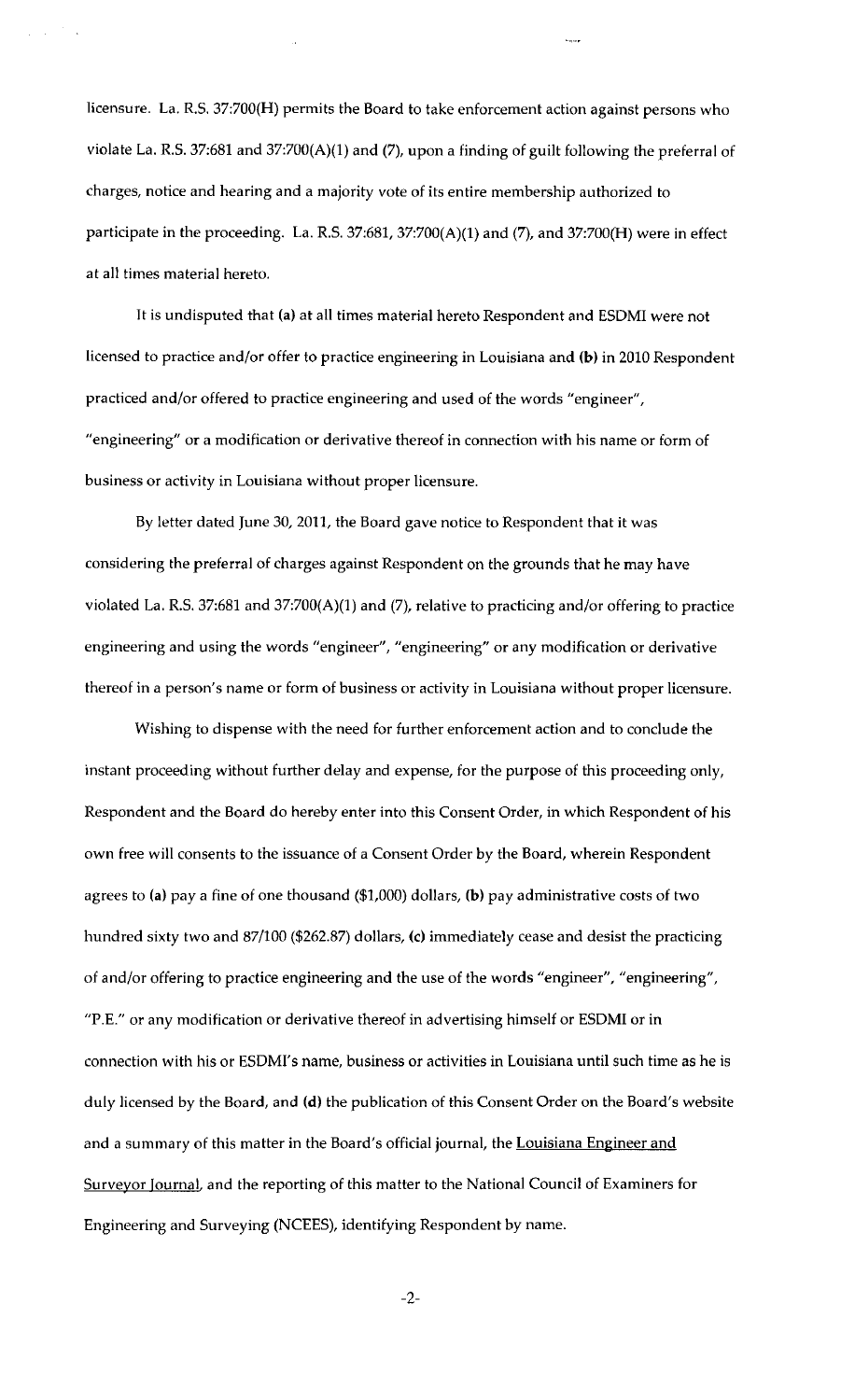Respondent admits to violations of the referenced laws and/or rules regarding the practicing of and/or offering to practice engineering and the use of the words "engineer", "engineering" or any modification or derivative thereof in a person's name or form of business or activity in Louisiana without proper licensure. Respondent acknowledges awareness of said laws and/or rules and states that he will comply with all applicable laws and rules henceforth. Respondent has been advised of his right to be represented by counsel before the Board and/or to appear at any hearing personally or by counsel and present witnesses and evidence in his own behalf, and he hereby waives this right and his right to appeal; and he states affirmatively that he has been afforded all administrative remedies due him under the law.

Therefore, in consideration of the foregoing and by signing this Consent Order, Respondent does hereby waive his right to a hearing before the Board, to the presenting of evidence and witnesses in his behalf, to Findings of Fact and Conclusions of Law in this case, and to judicial review of this Consent Order.

Respondent hereby represents (a) that he fully understands the meaning and intent of this Consent Order, including but not limited to its final and binding effect, (b) that he has voluntarily entered into this Consent Order and that no other promise or agreement of any kind has been made to or with him by any person whatsoever to cause the execution of this instrument and (c) that the sanctions set forth in this Consent Order do not prevent the Board from taking further disciplinary or enforcement action against Respondent on matters not specifically addressed in this Consent Order.

WHEREFORE, the Louisiana Professional Engineering and Land Surveying Board and Respondent agree that:

1. Respondent shall pay a fine of one thousand (\$1,000) dollars, which shall be tendered to the Board by certified check payable to the Board, due upon the signing of this Consent Order; and

2. Respondent shall pay administrative costs of two hundred sixty two and 87/100 (\$262.87) dollars, which shall be tendered to the Board by certified check payable to the Board, due upon the signing of this Consent Order; and

-3-